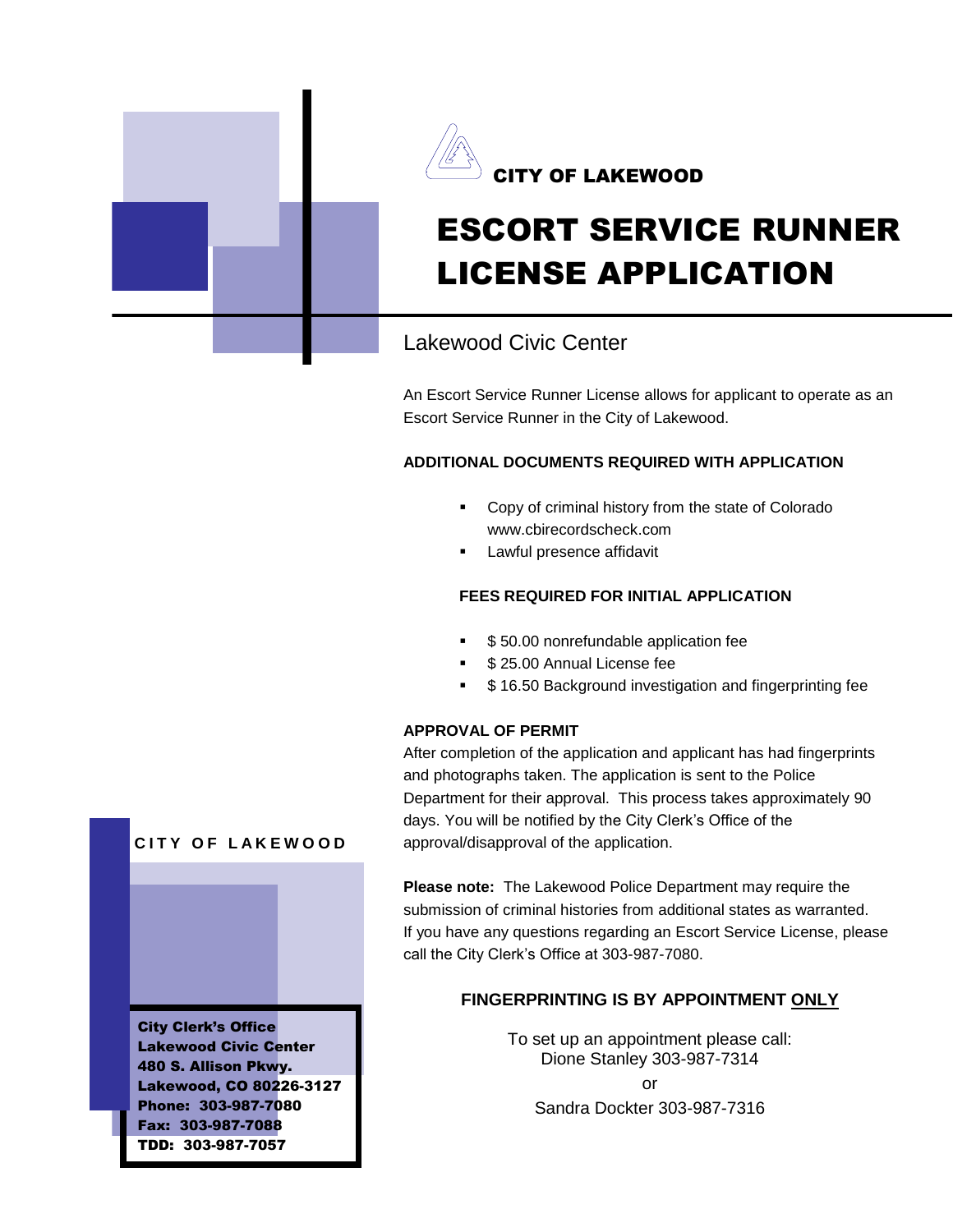# **CITY OF LAKEWOOD, COLORADO INDIVIDUAL ESCORT SERVICE LICENSE APPLICATION**

This document provides basic information that is necessary for the licensing authorities' investigation. **ALL** questions must be answered in their entirety. Every answer you give will be checked for its truthfulness. **A falsehood, or omission of facts, constitutes evidence regarding the character of the applicant and may result in denial of the application.**

#### **PERSONAL INFORMATION**

| 1. Your name: _<br>Last Name                                                                                   |             | <b>First Name</b>                                                                |              | Middle Initial |
|----------------------------------------------------------------------------------------------------------------|-------------|----------------------------------------------------------------------------------|--------------|----------------|
|                                                                                                                |             |                                                                                  |              |                |
| 3. Home Address: <u>Street Name</u>                                                                            |             |                                                                                  | City & State | Zip Code       |
| 4. Home Phone: <u>Carl (Area Code)</u>                                                                         |             |                                                                                  |              |                |
|                                                                                                                |             | 5. Date of Birth: 10. Place of Birth: 10. Place of Birth:                        |              |                |
|                                                                                                                |             | 6. Sex: □ F □ M 7. Race: _________________ 8. Eye Color: ______________________  |              |                |
|                                                                                                                |             |                                                                                  |              |                |
| 12. Driver's License No.: 18. Driver's License: 20. State Issuing Driver's License: 20. 20. 20. 20. 20. 20. 20 |             |                                                                                  |              |                |
|                                                                                                                |             | 14. Has your driver's license ever been suspended or revoked?                    | $\Box$ Y     | $\Box$ N       |
|                                                                                                                |             | 15. If yes, please explain (include date and location): ________________________ |              |                |
|                                                                                                                |             |                                                                                  |              |                |
| 16. Are you a U.S. Citizen? $\Box$ Y                                                                           |             |                                                                                  |              |                |
|                                                                                                                |             |                                                                                  |              |                |
|                                                                                                                |             |                                                                                  |              |                |
|                                                                                                                |             |                                                                                  |              |                |
| 21. Business Address: ________                                                                                 | Street Name |                                                                                  | City & State | Zip Code       |
| 22. Business Phone: _________                                                                                  | (Area Code) |                                                                                  |              |                |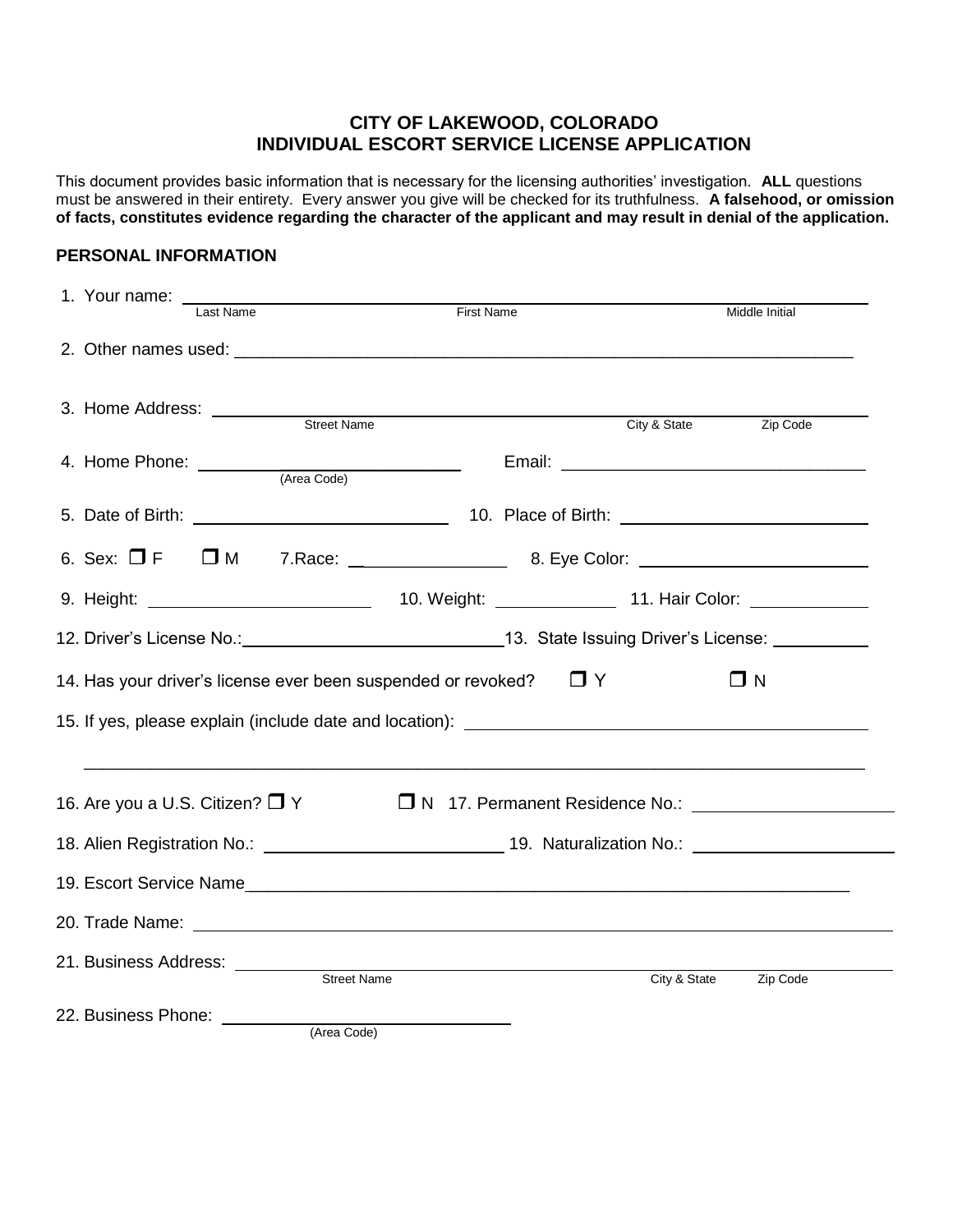23. List all states of residence (including military):

24. List addresses for the past five years (attach separate page if necessary)

| <b>Street Address</b> | City, State & Zip Code |
|-----------------------|------------------------|
|                       |                        |
|                       |                        |
|                       |                        |
|                       |                        |

#### **EMPLOYMENT HISTORY**

| 25. Name of present employer: |             |                           |          |
|-------------------------------|-------------|---------------------------|----------|
| 26. Type of Business:         |             | 27. Current Position:     |          |
| 28. Business address:         | Street name | City, State               | Zip Code |
| 29. Business phone no.:       | (Area Code) | 30. Length of Employment: |          |

31. Employment for the last 5 years:

| <b>Company Name</b> | <b>Complete Address</b><br>Include street name, city, state and zip | <b>Telephone</b><br><b>Number</b> | <b>Position</b><br>Held | From/To |
|---------------------|---------------------------------------------------------------------|-----------------------------------|-------------------------|---------|
|                     |                                                                     |                                   |                         |         |
|                     |                                                                     |                                   |                         |         |
|                     |                                                                     |                                   |                         |         |

32. Have you ever been discharged from a position? Y N If yes, please explain:

33. Business Name: 34. Trade Name: 35. Business Address: City & State Zip Code

36. Business Phone: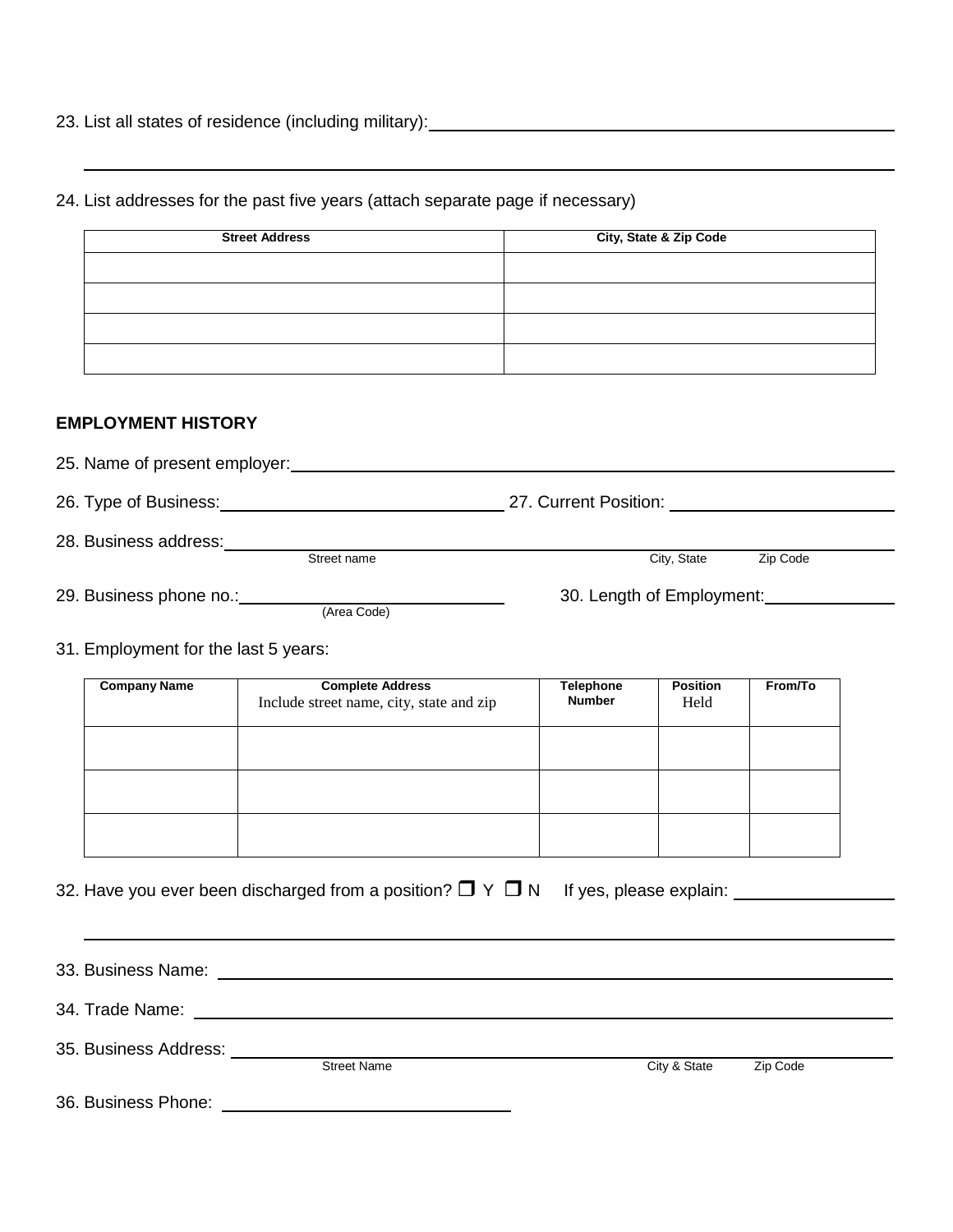37. In the previous 5 years have you ever had a license, permit, or authorization to do business denied?  $\Box$   $\vee$   $\Box$   $\vee$ 

If yes, list Business license type, date, jurisdiction and details:

38. In the previous 5 years have you ever had any professional or vocational license or permit denied, revoked, or suspended?  $\Box Y \Box N$ 

\_\_\_\_\_\_\_\_\_\_\_\_\_\_\_\_\_\_\_\_\_\_\_\_\_\_\_\_\_\_\_\_\_\_\_\_\_\_\_\_\_\_\_\_\_\_\_\_\_\_\_\_\_\_\_\_\_\_\_\_\_\_\_\_\_\_\_\_\_\_\_\_\_\_\_\_\_\_\_\_\_\_\_\_\_

\_\_\_\_\_\_\_\_\_\_\_\_\_\_\_\_\_\_\_\_\_\_\_\_\_\_\_\_\_\_\_\_\_\_\_\_\_\_\_\_\_\_\_\_\_\_\_\_\_\_\_\_\_\_\_\_\_\_\_\_\_\_\_\_\_\_\_\_\_\_\_\_\_\_\_\_\_\_\_\_\_\_\_\_

\_\_\_\_\_\_\_\_\_\_\_\_\_\_\_\_\_\_\_\_\_\_\_\_\_\_\_\_\_\_\_\_\_\_\_\_\_\_\_\_\_\_\_\_\_\_\_\_\_\_\_\_\_\_\_\_\_\_\_\_\_\_\_\_\_\_\_\_\_\_\_\_\_\_\_\_\_\_\_\_\_\_\_\_

\_\_\_\_\_\_\_\_\_\_\_\_\_\_\_\_\_\_\_\_\_\_\_\_\_\_\_\_\_\_\_\_\_\_\_\_\_\_\_\_\_\_\_\_\_\_\_\_\_\_\_\_\_\_\_\_\_\_\_\_\_\_\_\_\_\_\_\_\_\_\_\_\_\_\_\_\_\_\_\_\_\_\_\_\_

\_\_\_\_\_\_\_\_\_\_\_\_\_\_\_\_\_\_\_\_\_\_\_\_\_\_\_\_\_\_\_\_\_\_\_\_\_\_\_\_\_\_\_\_\_\_\_\_\_\_\_\_\_\_\_\_\_\_\_\_\_\_\_\_\_\_\_\_\_\_\_\_\_\_\_\_\_\_\_\_\_\_\_\_\_

\_\_\_\_\_\_\_\_\_\_\_\_\_\_\_\_\_\_\_\_\_\_\_\_\_\_\_\_\_\_\_\_\_\_\_\_\_\_\_\_\_\_\_\_\_\_\_\_\_\_\_\_\_\_\_\_\_\_\_\_\_\_\_\_\_\_\_\_\_\_\_\_\_\_\_\_\_\_\_\_\_\_\_\_\_

If yes, list license type, date, jurisdiction and details:

39. List all of your arrests (include date, charge, location, conviction, sentence and disposition):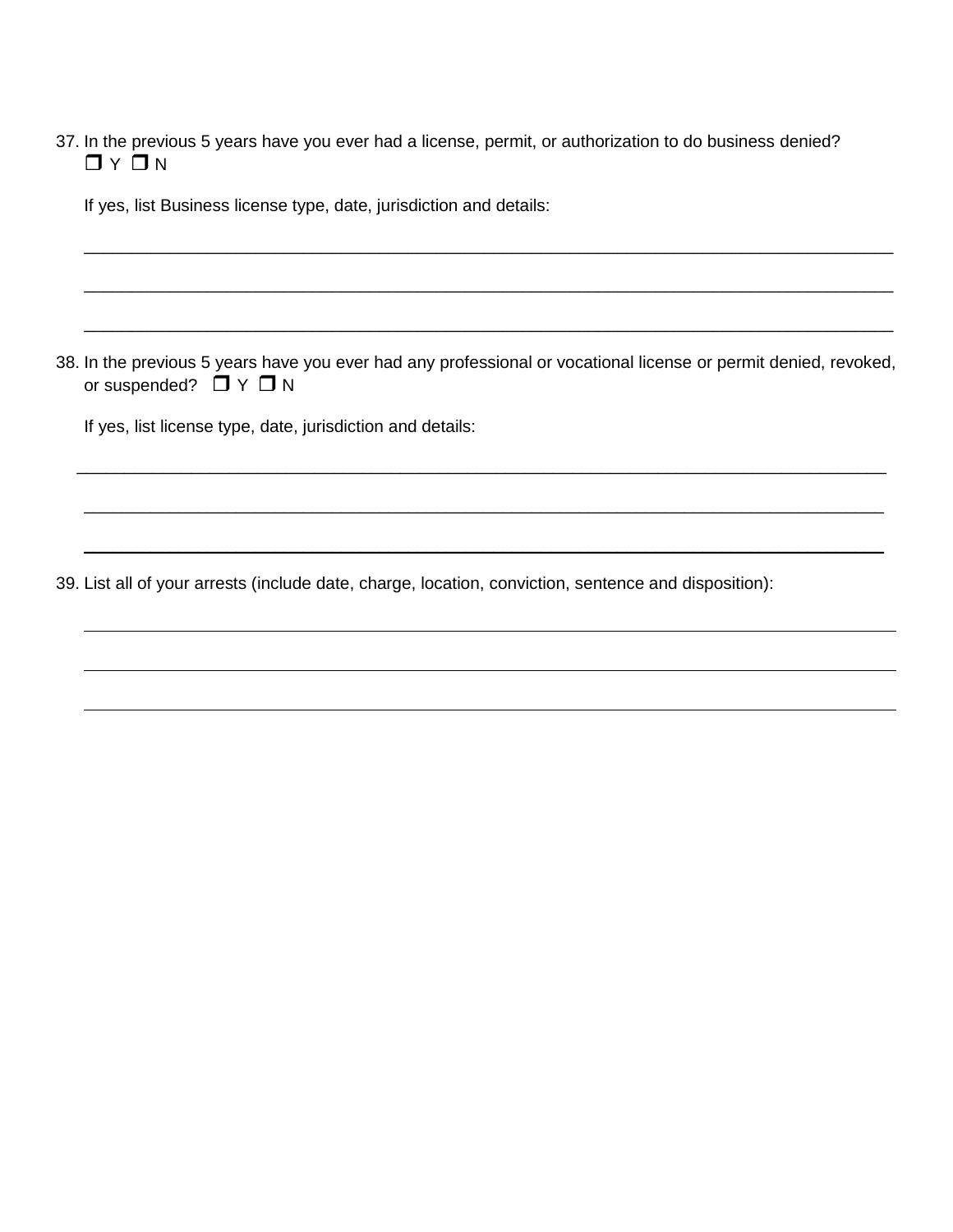The following attachments have been included with this application:

**Copy of criminal history from the state of Colorado** 

\_\_\_\_\_\_\_\_\_ Affidavit of lawful presence

I certify that the information contained in this Background Investigation Report and all attachments hereto, is true and complete. I understand that any misrepresentation or falsification may result in the rejection of this application or suspension/revocation of the license. I consent to the release of all financial information relative to this application.

I understand that I have a continuing obligation to provide updated information on questions in applications submitted to the City. I further understand that I will need to be fingerprinted and photographed. Should an answer change, or new information becomes available, I will contact the City at 303-987-7080.

| Applicant's Signature                  |           | Date |
|----------------------------------------|-----------|------|
| Subscribed and sworn to before me this | _day of _ | 20   |
| Notary Public                          |           |      |
| My Commission Expires:                 |           |      |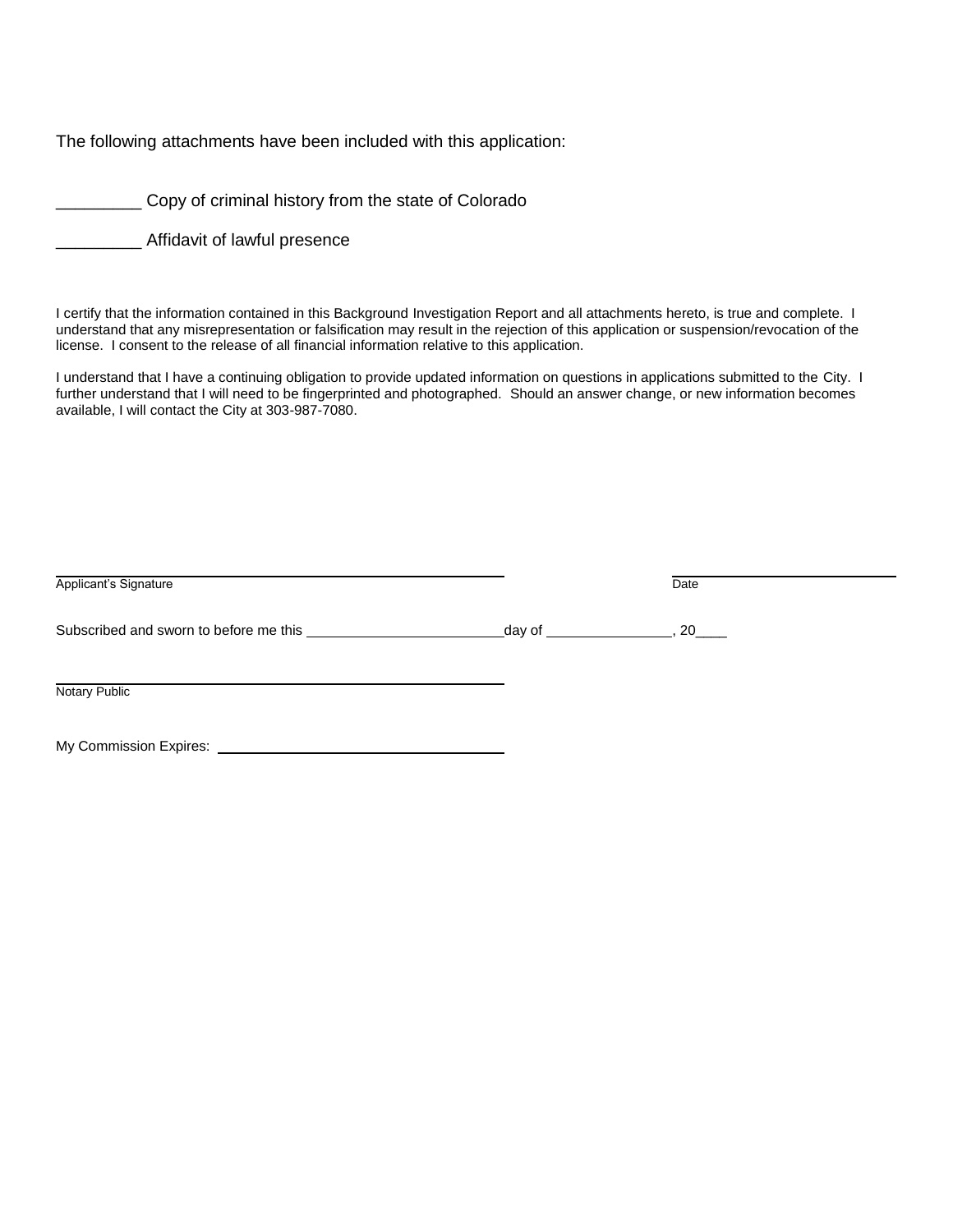| City Clerk's Office – Referral to Police Department – Date ______________ |                                                  |  |
|---------------------------------------------------------------------------|--------------------------------------------------|--|
|                                                                           |                                                  |  |
| Criminalistics:                                                           |                                                  |  |
| Photographs<br>By:<br>$\mathcal{L}$                                       |                                                  |  |
| Fingerprints<br>Date:<br>$\lambda$                                        |                                                  |  |
| LPD Identification No.                                                    |                                                  |  |
|                                                                           |                                                  |  |
| <b>Investigation Division:</b>                                            |                                                  |  |
| Criminal History                                                          |                                                  |  |
| No - Criminal Record, NCIC<br>Yes<br>$\lambda$<br>$\lambda$<br>€          |                                                  |  |
| No - Criminal Record, CCIC<br>Yes<br>$\lambda$<br>$\lambda$               |                                                  |  |
| Yes<br>$\lambda$<br>$\lambda$                                             | No - Criminal Record, Lakewood Police Department |  |
| Yes<br>$\lambda$<br>$\lambda$                                             | No - Criminal Record, Jeffco Sheriff's Office    |  |
| Yes<br>$\lambda$<br>$\mathcal{L}$<br>(                                    |                                                  |  |
| Yes<br>$\lambda$<br>$\lambda$<br>(                                        |                                                  |  |
|                                                                           |                                                  |  |
| Memorandum Completed: () Yes<br>) No<br>$\left($                          |                                                  |  |
| By:                                                                       | Date:                                            |  |
| Investigator                                                              |                                                  |  |
|                                                                           | Date:                                            |  |
| Reviewing Supervisor                                                      |                                                  |  |
|                                                                           |                                                  |  |
| Recommendation:                                                           |                                                  |  |
| ( ) Approval<br>$( )$ No Recommendation                                   | ( ) Disapproval                                  |  |
| <b>Investigation Division</b>                                             | Date:                                            |  |